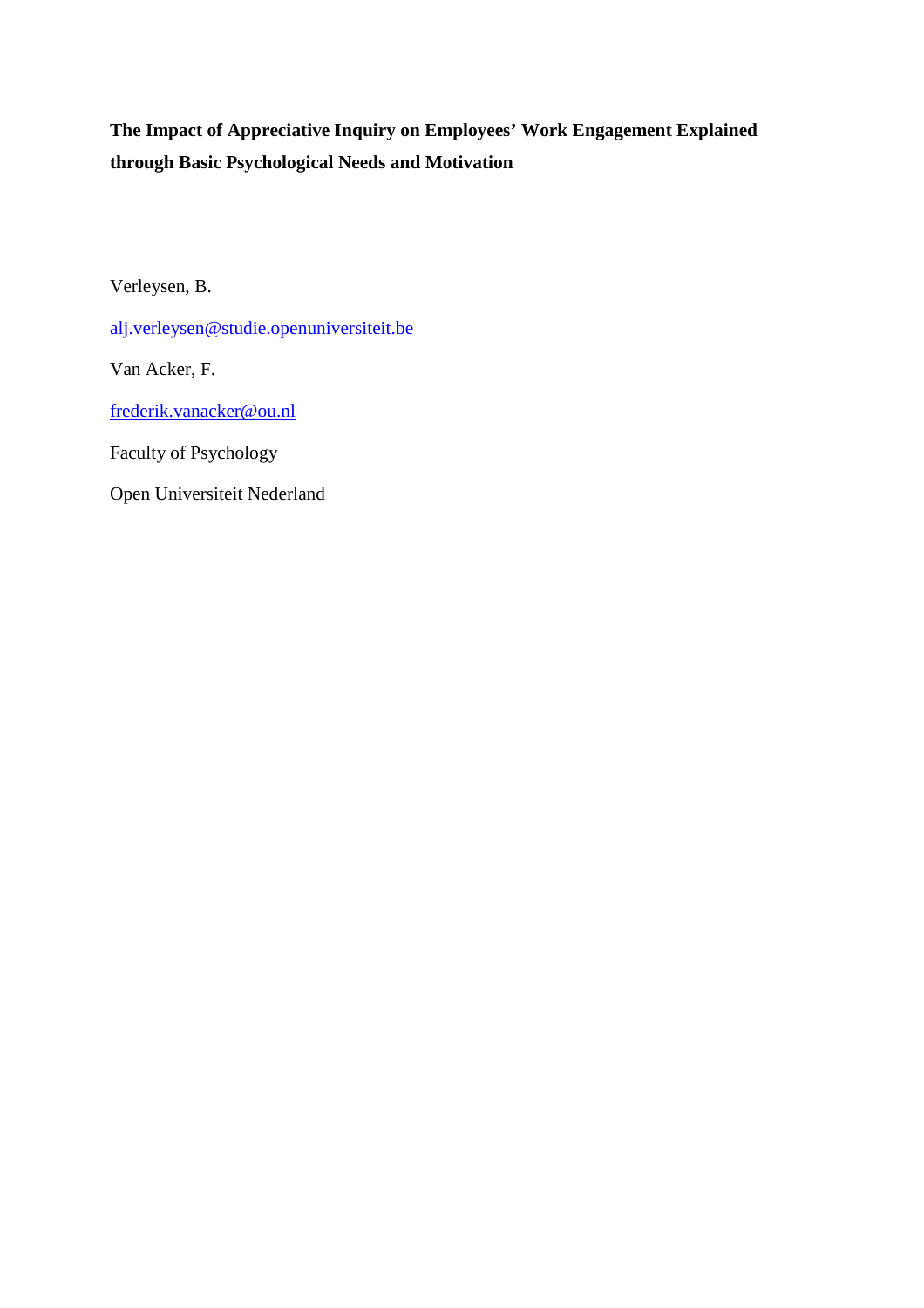#### **Abstract**

Appreciative Inquiry (AI) is implemented worldwide as a successful method for organizational change. Questions, however, remain as to what turns AI into an effective method. This paper investigates the relation between the characteristics of an AI-approach and work engagement. In an AI-approach, employees are encouraged to share their best practices, to connect to each other in taking initiative and to co-create what they feel as the best thing for the organisation. Appreciation and connecting are the two important vectors in the AI-model. Work engagement grows in work climates where adequate job and personal resources are available. We believe these resources grow and become salient through an AI-approach. It is therefore conjectured that the implementation of AI furnishes the necessary job and personal resources to satisfy the basic psychological needs, and the intrinsic motivation, hereby creating an impact on work engagement. Based on the characteristics of an AI-approach, a Connecting and Appreciation at Work scale was developed to measure AIbehavior. Our conjectures were tested by means of a survey among 132 employees of Flanders and the Netherlands. Based on the responses, we found that a higher level of selfreported connecting and appreciation is related to an increased level of work engagement. Moreover, this relationship is fully explained by employees' intrinsic motivation and satisfaction of basic psychological needs. Therefore, it can be concluded that an AI-approach creates the adequate job and personal resources to satisfy the basic psychological needs and to enhance intrinsic motivation, hereby creating an impact on work engagement. More quantitative research on the effect of an AI-approach on employees can contribute to understand the mechanisms, underlying in AI and increasing its success in organizational development and change.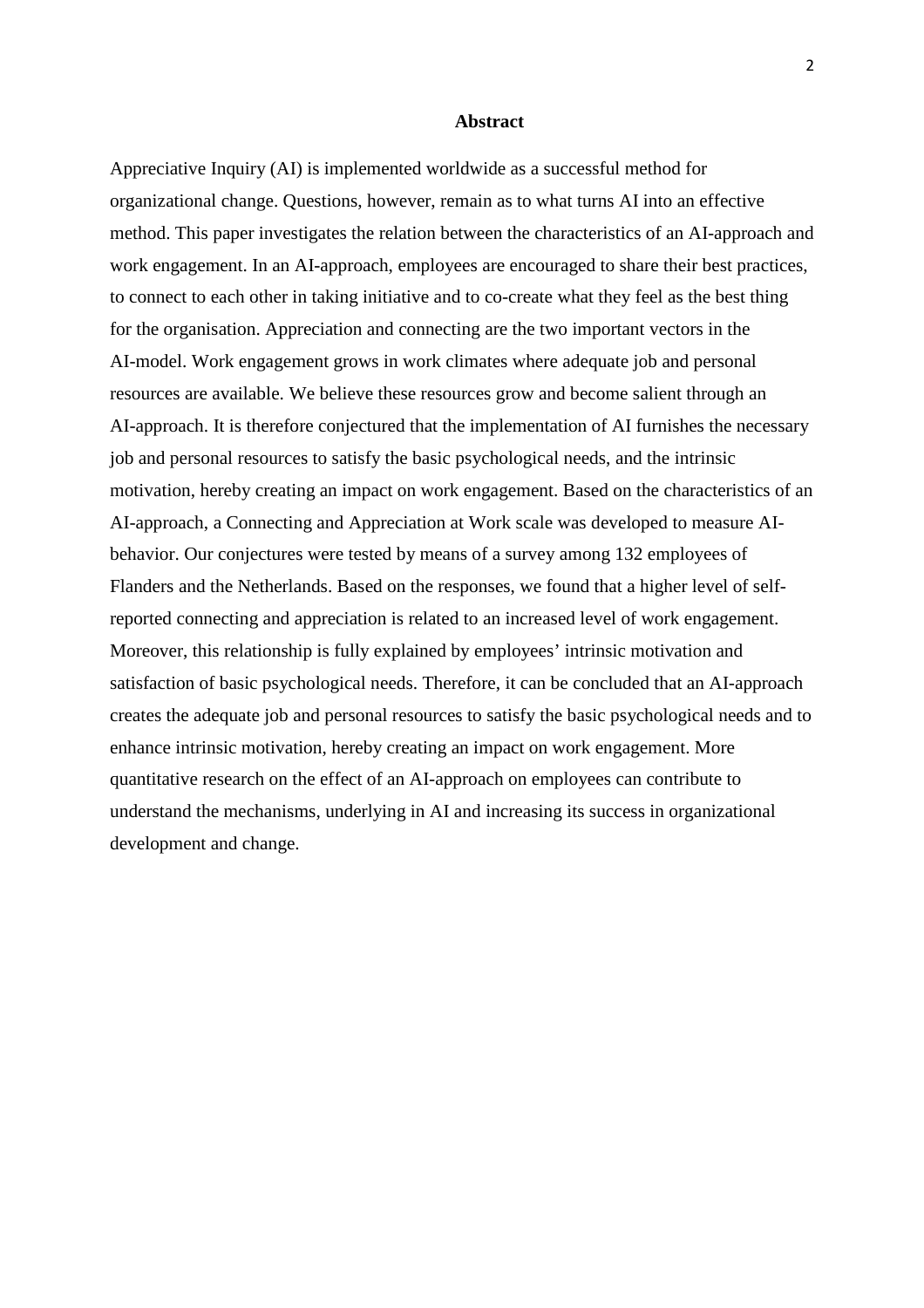#### **Introduction**

The past decade was characterized by tremendous change in various domains. A worldwide economic crisis challenged organizations to shift policies in order to live up to today's uncertain environments (Dicken, 2003; Mohrman & Worley, 2009; Obstfeld & Rogoff, 2010; Pauli, 2010). Organizational uncertainties and changes have often impact on employees' psychological well-being, nurturing more uncertainty and more stress (Bordia, Hobman, Jones, Gallois, & Callan, 2004). Already developed in the late 1980s, AI offers a successful method to craft solutions meeting today's challenges (Faure, 2006; Fitzgerald, Murrell, & Newman, 2001). Inspired by the ideas of Positive Organisational Scholarship (POS) (Donalson & Koa, 2010) and grounded in Social Constructionism (Gergen, 2009), an AI-approach means moving away from a deficit approach, shifting to a mutual inquiry into shared potentials as the life-giving starting point for the new (Cooperrider, Whitney,  $\&$ Stavros, 2005). Evaluations of the success of AI-implementations are mostly limited to anecdotal and particular stories, explained in rather abstract constructs (Bushe, 2012; Bushe & Kassam, 2005; Grant & Humphries, 2006; Messerschmidt, 2008; van der Haar & Hosking, 2004). In this paper, however, we attempt to evaluate AI by tapping into the behavior, feelings and experiences of individual employees when AI is implemented in their organization. More specifically, we explore what is changing in the underlying psychological states of employees when their organization deploys AI-strategies. An answer to this question could contribute to a broadened understanding of AI. Moreover, it will enable us to explain the success of AI and to investigate whether employees' well-being is increased if an organization implements an AI-approach.

## **Appreciative inquiry: connecting and appreciation towards flourishing organisations**

A review of the literature shows that an AI-approach is implemented in very different ways and in a variety of settings (Fitzgerald et al., 2001). However, all those different AI-practices are designed according to one general accepted procedure, namely implementing the 4-D Cycle: (a) Discovery, (b) Dream, (c) Design and (d) Delivery/Destiny (Bushe, 2012). The starting point in this recurrent cycle of co-inquiry is the affirmative topic, worded as the 'unconditional positive question' (Barrett & Fry, 2005, p. 35), connecting the object of inquiry with the positive core of the organisation. Regardless of the basic principles, the theoretic considerations and the daily implementations, an AI-approach is characterized by calling upon the involvement and engagement of all stakeholders for a mutual inquiry during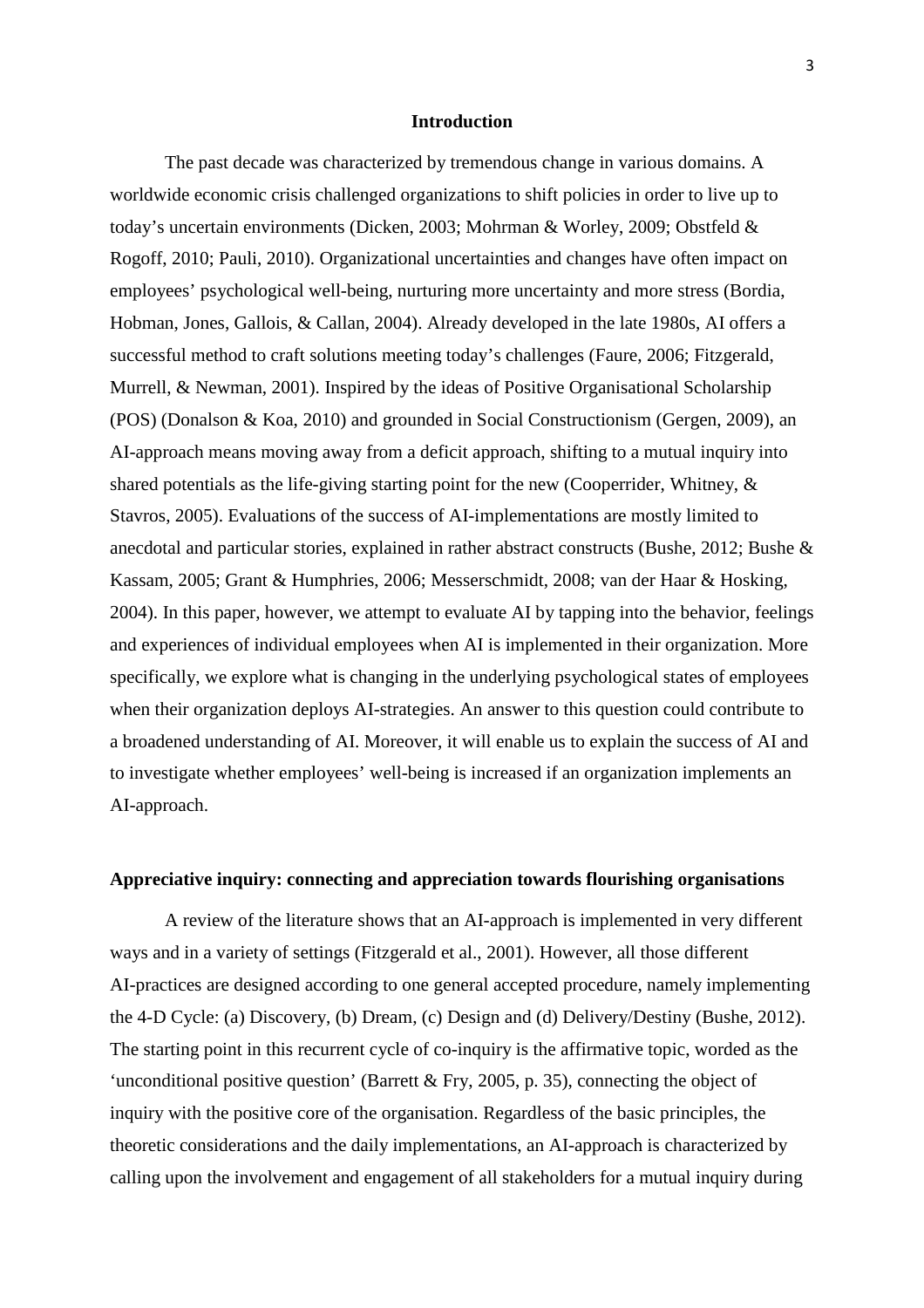the 4-D Cycle. This inquiry is directed towards the discovery, appreciation and connection of strengths, and is supposed to generate a positive energy to collaborate (Barrett & Fry, 2005). The DNA of an AI-behavior refers to a double helix of 'the appreciation of the appreciable world' and 'connecting an ever-expanding universe of strengths', resulting in 'energizing' as the activation of 'an energy to elevate and extend, to broaden and build, and to establish the new eclipsing the old' (Cooperrider & Godwin, 2011).

*Connecting* (AIcon) refers to active stepping into high quality relations characterized by mutual emotional engagement towards action and creativity (Dutton & Heaphy, 2003). Going through the 4-D Cycle, the AI-approach urges all stakeholder to connect with everybody and with the whole system, in order to get a 'collaborative dialogue and choice to achieve consent' (Bushe, 2012, p. 88). Connecting means 'collaboration, inclusion and cooperation' (Barrett & Fry, 2005, p. 27). As to the workplace, connecting could be described as: *building high quality relations with all the stakeholders through a mutual sharing of strengths and dreams to co-create a shared vision on the future organisation.*

*Appreciation* (AIapp) refers to the appreciation of a discovered world of possibilities around us (Bushe, 2010). Appreciation goes beyond the happy and shiny world, it refers to the appreciation for what gives life (Bushe, 2012). It is depicting a possible future out of the discovered strengths. Appreciation can be understood as *appreciative intelligence*: the art to get through to the possibilities arising in humans and in systems (Thatchenkary & Metzker in Bushe, 2007). It is 'tracking' in a way of paying attention to discover latent clues combined with a life-giving 'fanning' as inflaming a starting fire (Bushe, 2001). Summarized, appreciation in the workplace can be described as: *the inquiry and the openness for life-giving possibilities in persons and systems, tracking them and fanning them as a growing potential in the organization.*

## **Flourishing employees for flourishing organisations: work engagement**

At the intersection of connecting and appreciation, an organizational energy to grow wells up as a spring for the generative capacity of AI. Through appreciation and connecting, AI-interventions enable successful cooperative actions towards a new future, characterized by a broaden and build capacity (Cooperrider & Godwin, 2011). A theoretical ground for the impact of the double helix of appreciation and connecting is found in POS (Dutton, Glynn, & Spreitzer, 2006), the study of "positive, flourishing and life-giving dynamics in organisations"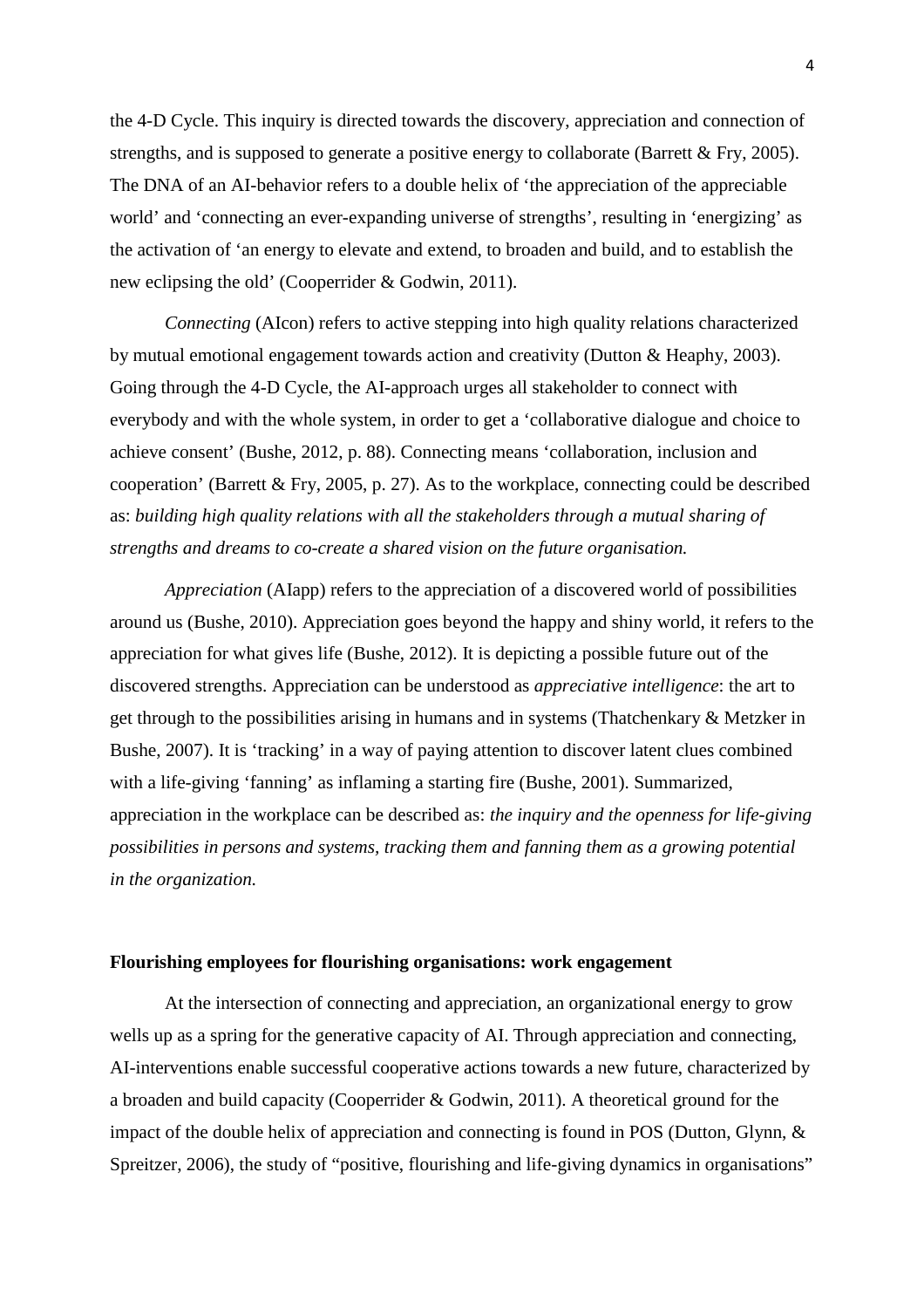(Cameron & Casa in Roberts, 2006). Distinguished from the interest in flourishing organisations, as studied in POS, this research is rather interested in Positive Organizational Behavior (POB), particularly in the outcomes on individual level, such as work engagement. Work engagement is characterized by (a) a higher level of energy, as understood in *vigor*, (b) a feeling of significance, enthusiasm and challenge, as understood in *dedication*, and (c) a full engrossment and concentration in one's work, as understood in *absorption*. Important predictors of work engagement are job and personal resources, such as social support, performance feedback, opportunities to learn and to develop, as well as a feeling of autonomy (Bakker & Demerouti, 2008; Bakker, Schaufeli, Leiter, & Taris, 2008; Schaufeli, Salanova, & Bakker, 2002). We believe that connecting, understood as the alignment of shared strengths of co-workers, can possibly realize social feedback and learning opportunities. Furthermore, appreciation, or the inquiry into shared potentials, can enhance employees' positive selfevaluation, which has been identified as an important personal resource predicting work engagement (Bakker et al., 2008). These findings allow us to draw a first hypothesis:

Hypothesis 1: Employees reporting more AI-practices report a higher level of work engagement.

## **Intrinsic motivation and needs fulfilment: basic for flourishing employees**

Adequate job and personal resources are not only good predictors for work engagement, but, moreover, they are very important for employees' motivation too (Bakker & Demerouti, 2008). Motivation refers to aspects of activation and intention (Ryan & Deci, 2000) and is about what energizes and invigorates people (Meyer & Becker, 2004; Van den Broeck, Vansteenkiste, De Witte, & Lens, 2008). According to the theory of Self-Determination (SDT), motivation can vary from amotivation to intrinsic motivation (Deci & Ryan, 2008; Gagné & Deci, 2005; Ryan & Deci, 2000). Intrinsic motivation is considered to be related to effective performance and psychological well-being. Intrinsically motivated employees act because of what they experience as interesting and as giving satisfaction by itself. In contrast, amotivation implies that a person is not motivated at all. Adequate job and personal resources (i.e., supportive interpersonal climates, positive performance feedback, provision of choice) are found to have an impact on intrinsic motivation (Deci & Ryan, 2008). If AI furnishes those adequate job and personal resources, hereby increasing work engagement, it can be supposed that the effect AI has on work engagement can in part be explained by employees' intrinsic motivation. This increased motivation, caused by the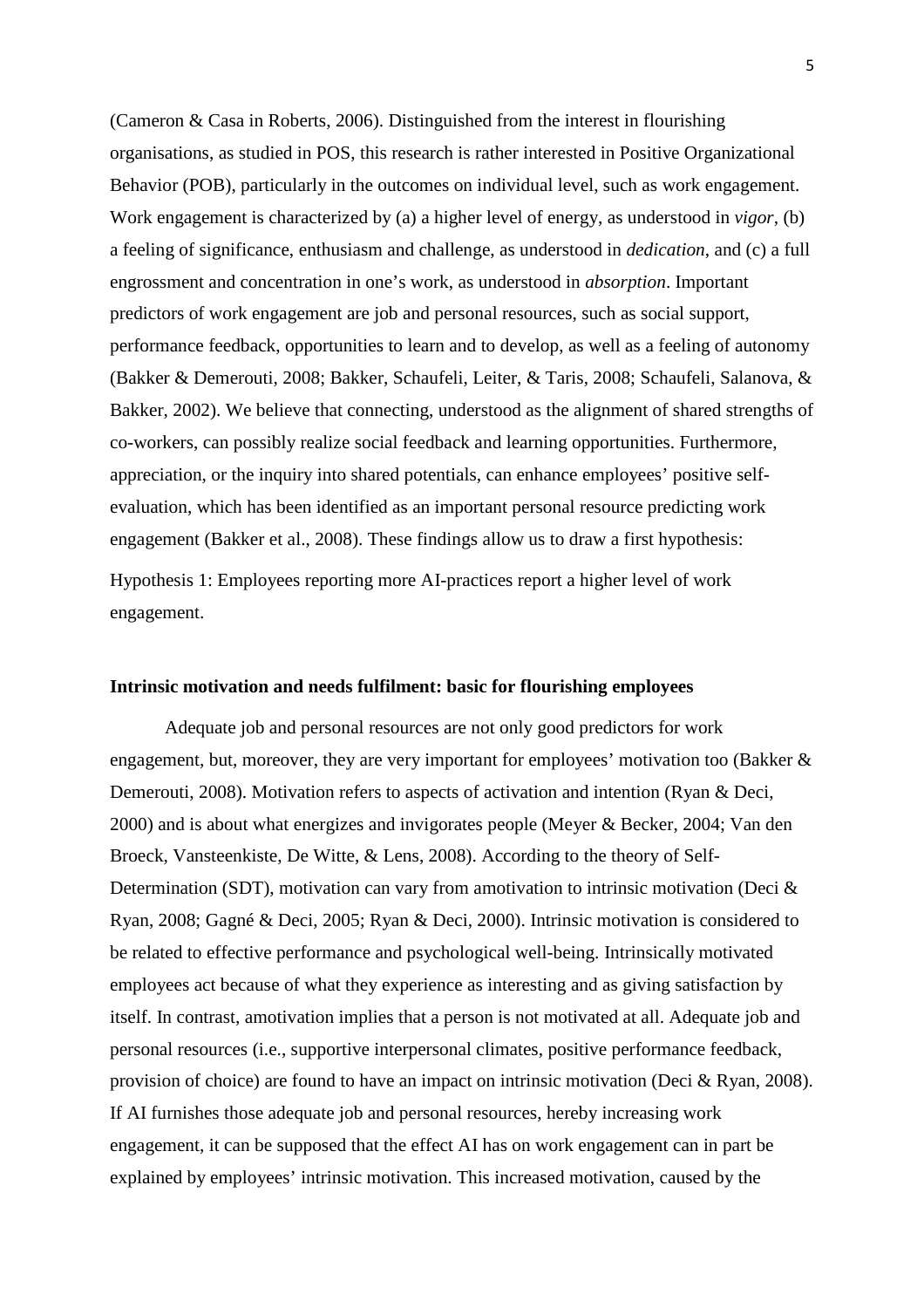energizing and the invigorating effect of AI, consequently enhances work engagement, as is summarized in the next hypothesis:

Hypothesis 2: The relation between AI-practices and work engagement, is mediated by intrinsic motivation.

According to the SDT, intrinsic motivation is assessed at moments when people strive toward optimal functioning and more well-being in a natural way (Ryan & Deci, 2000; Van den Broeck, Vansteenkiste, De Witte, Soenens, & Lens, 2009). Optimal functioning occurs when people experience the fulfilment of Basic Psychological Needs (BPN) (i.e., autonomy, competence and relatedness). SDT researchers consider the satisfaction of the BPN to be crucial for humans to actualize their potentials and to flourish (Van den Broeck et al., 2008, p. 279). When conditions lead to the satisfaction of the need for autonomy, competence and relatedness, people report more intrinsic motivation (Deci & Ryan, 2000), and more vitality (Ryan & Deci, 2008). Providing adequate job and personal resources, not only leads to the satisfaction of BPN fostering more intrinsic motivation, but also predicts an increased work engagement (Schaufeli & Bakker, 2004).

We hypothesize that AI creates an organizational climate which nurtures the BPN. First, the need for autonomy refers to 'self-governance'(Ryan & Deci, 2006), to an experience of a 'sense of choice' and 'psychological freedom' (Van den Broeck, Vansteenkiste, De Witte, Soenens, & Lens, 2010). In AI, the very beginning is to let go of control and to encourage people to take initiative (Bushe & Kassam, 2005), and so it can be understood as enhancing the fulfilment of the need for autonomy. Second, the need for competence can be considered as the experience of getting the desired outcomes (Reis, Sheldon, Gable, Roscoe, & Ryan, 2000), as the feeling to be effective while interacting with the environment, through deploying one's own capabilities (Vlachopoulos & Michailidou, 2006). During the 4-D Cycle in an AI-process, people are urged to tap into their strengths and competences and to depict how these strengths and capacities can change their future world (Barrett, 1995; Cooperrider & Godwin, 2011). So, during an AI-process, the recurrent inquiry into and appreciation of strengths and possibilities might impact on the need for competence. Finally the need for relatedness refers to a feeling of being part of a group, or a sense of communion, of love and being cared for (Van den Broeck et al., 2010). As an AI-approach strives toward co-sharing of strengths, beliefs, values, vision and commitment, leading towards an interdependent community (Bouwen & Taillieu, 2004), AI can possibly create the conditions to satisfy the need for relatedness.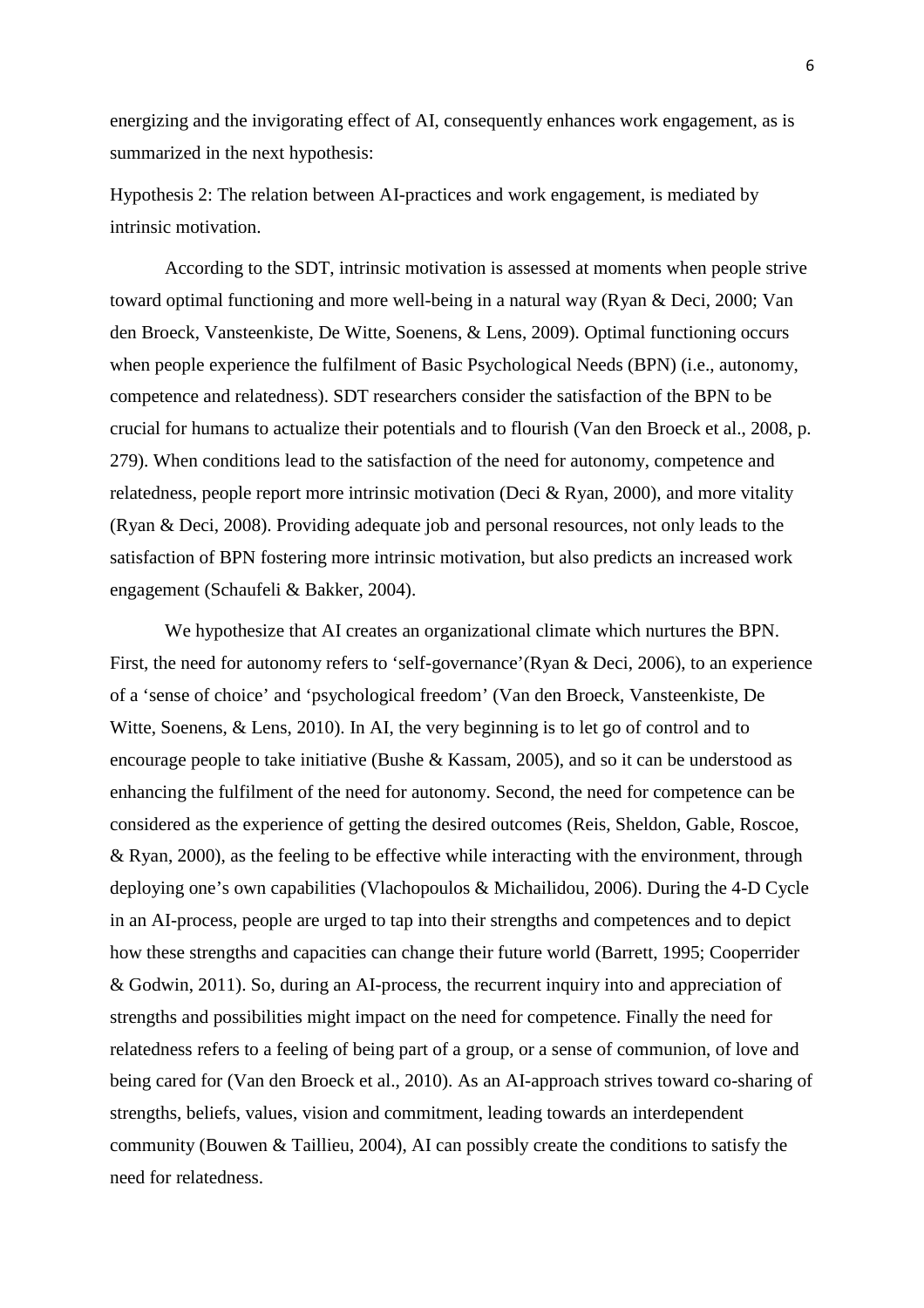We believe that AI can furnish adequate job and personal resources, resulting in the satisfaction of the need for autonomy, competence and relatedness which will furthermore lead to the enhancement of employees' intrinsic motivation and of employees' work engagement. This conjecture is captured in the next set of hypotheses about the mediating role of BPN in the relationship between AI-practices and work engagement:

Hypothesis 3: The relation between AI-practices and work engagement is mediated by the satisfaction of the need for autonomy (3.1), the need for competence (3.2) and the need for relatedness (3.3).

## **Method**

## **Participants and procedure**

A survey was conducted among employees in Flanders and the Netherlands. Respondents were contacted through social media as well as through the Flemish AI Learning Network. Participants were invited to complete an online questionnaire. A total of 132 employees completed the questionnaire, though some of them failed to indicate important socio-demographic characteristics. The characteristics of the sample are presented in Table 1.

#### Table 1

|                         | $\%$ | $\boldsymbol{n}$ | M    | SD    |
|-------------------------|------|------------------|------|-------|
| Gender                  |      | 130              |      |       |
| Men                     | 36.2 |                  |      |       |
| Women                   | 63.8 |                  |      |       |
| Age                     |      | 130              | 41.0 | 10.54 |
| Weekly working hours    |      | 99               | 34.9 | 8.10  |
| Tenure                  |      | 129              | 9.01 | 8.60  |
| Education               |      | 129              |      |       |
| Secondary education     | 24.0 |                  |      |       |
| College                 | 44.2 |                  |      |       |
| University              | 31.8 |                  |      |       |
| <b>Function</b> level   |      | 123              |      |       |
| Non-managerial position | 9.8  |                  |      |       |
| Middle-level position   | 15.4 |                  |      |       |
| Executive               | 74.8 |                  |      |       |

*Socio-demographic characteristics of the sample*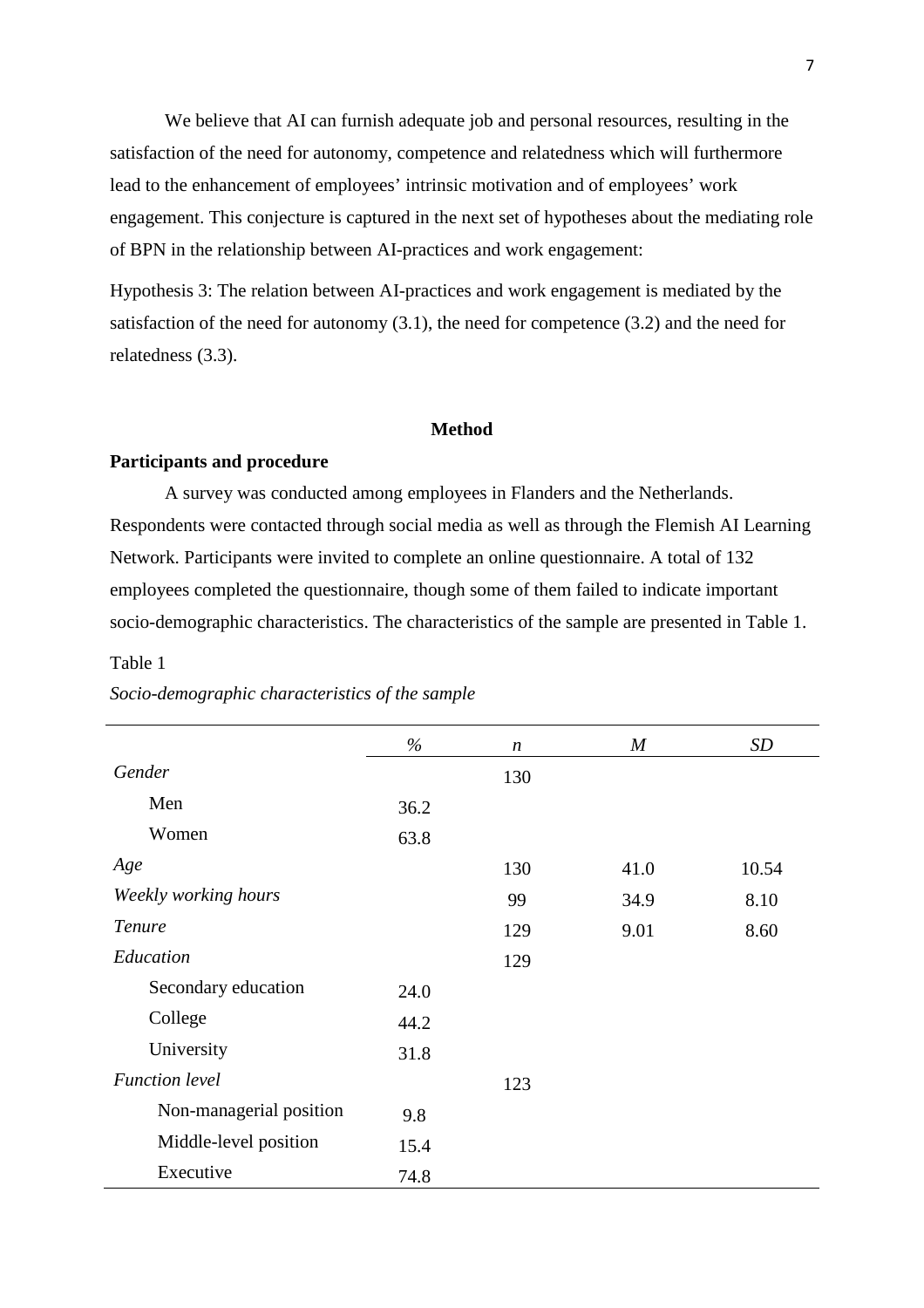#### **Measures**

## **AI-behavior.**

In order to measure the level of AI-behavior, we developed a new scale. This scale was based on the two vectors in the AI-model:(a) connecting and (b) appreciation (Cooperrider & Godwin, 2011). A list of possible items referring to these two characteristics of AI was discussed with AI-practitioners. After several brainstorming sessions, a set of items was pre-tested, and finally refined into the *Connecting and Appreciation in the Workplace scale* (CAWs) with seven items, four items reflecting the connecting dimension (e.g., I learn by listening to past success stories of my colleagues) and three items gauging the appreciation dimension (e.g., I enrich my work by building on successes). Respondents were asked to indicate the extent to which they agree with each statement on a 7-point Likert-type rating scale from *1 = strongly disagree* to *7 = strongly agree*. A higher score on the AIcon or AIapp referred to a higher level of connecting or appreciation. The construct validity was assessed with a Confirmatory Factor Analysis (CFA) analyzing the responses  $(N = 132)$  using AMOS. Model fit was evaluated using multiple criteria (Hu & Bentler, 1999): (1) the χ*²* statistic; (2) the comparative fit index (CFI), for which values of .95 and higher indicate very good fit; and (3) the root mean square error of approximation (RMSEA), for which values between .06 and .08 indicate a good fit (Browne & Cudeck, 1989). The results suggest an appreciable fit for the scale  $(\chi^2(13) = 23.7, p = .03; CFI = .97; RMSEA = .08)$ . A reliability analysis showed that for AIcon Cronbach's  $\alpha = .77$  and for AIapp  $\alpha = .76$ .

## **Work engagement.**

Work engagement was measured with the Utrecht Work and Well-Being Survey (UWES-9) (Schaufeli, Bakker, & Salanova, 2006). This scale contains 9 items (e.g., My job inspires me). All items were to be answered on a 7-point Likert-type rating scale from *1 = never* to *7 = every day*, meaning that a higher score refers to more work engagement*.* In this survey, this scale showed Cronbach's  $\alpha = .94$ .

## **Basic Psychological Needs.**

To measure the need for autonomy, competence and relatedness the subscales of the Basic Psychological Needs Scale at Work (BPNS-W) were translated (Deci et al., 2001). All 21 items were used: 7 items to assess autonomy satisfaction (e.g., I feel I can be pretty much myself at work), 6 items for the competence satisfaction (e.g., People at work tell me I am good at what I do) and 8 items for the relatedness satisfaction (e.g., I get along with people at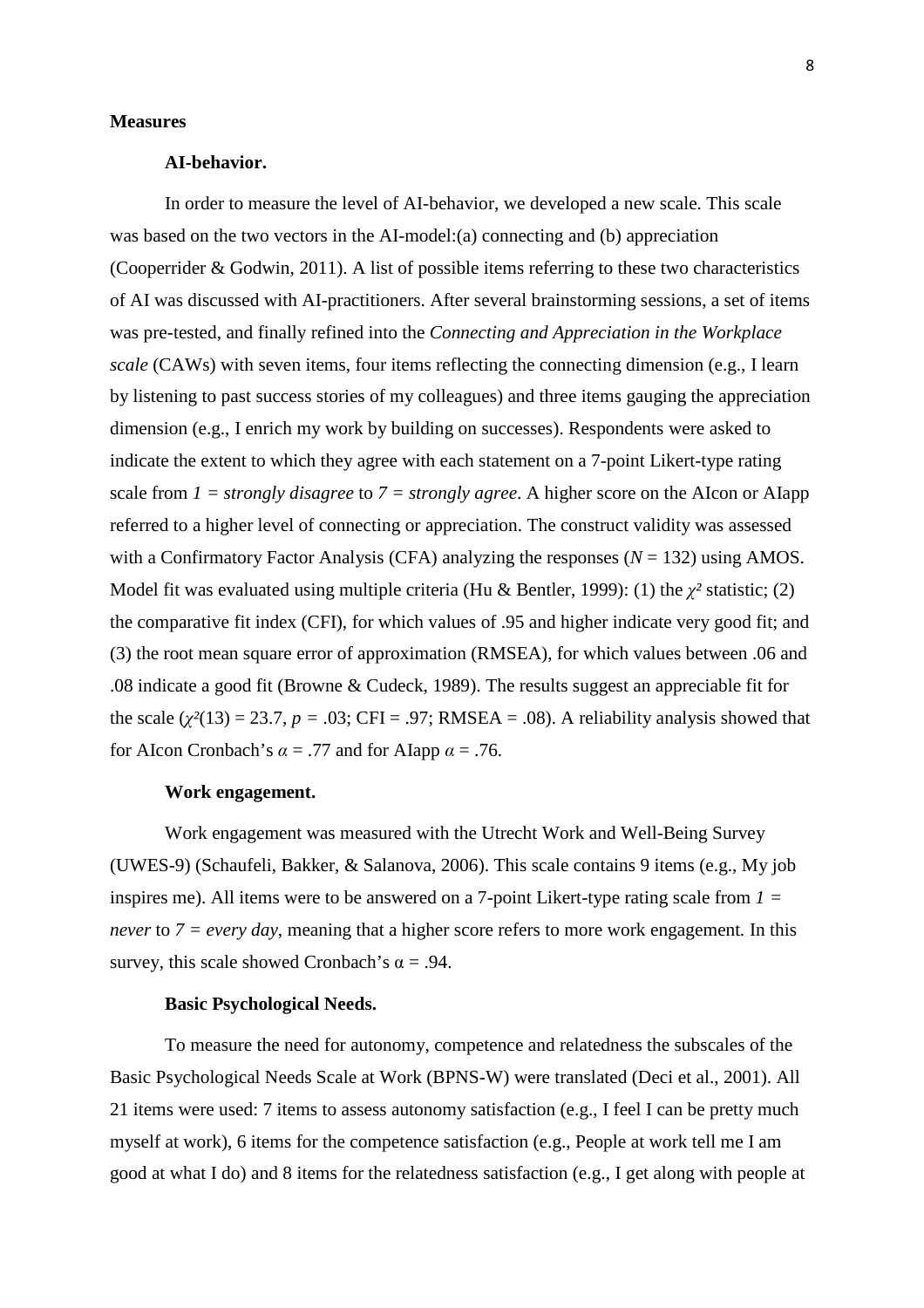work). All items were to be answered on a 7-point Likert-type scale ranging from *1 = strongly disagree* to *7 = strongly agree*. For all items, after recoding, a higher score pointed to at an increased fulfilment of the need for autonomy, relatedness and competence. In this survey Cronbach's  $\alpha$  for the subscale autonomy was .82; for relatedness .82 and for competence .86.

## **Intrinsic motivation.**

Intrinsic motivation was assessed using three items (e.g., Because I enjoy this work very much) based on the Motivation at Work Scale (MAWS) (Gagné et al., 2010; Gagné et al., 2012). All items were to be answered on a 7-point Likert-type scale ranging from from *1 = strongly disagree* to *7 = strongly agree*, with higher scores referring to more intrinsic motivationIn this survey Cronbach's  $\alpha = .87$ .

### **Analyses**

All hypotheses were tested with the method for estimating indirect effects in multiple mediation (Preacher & Hayes, 2004). In order to obtain standardized regression estimates, all the variables were standardized prior to the analysis. The bootstrapping approach was used in order to circumvent the power problem related to non-normal data (Mallinckrodt, Abraham, Wei, & Russell, 2006; Preacher & Hayes, 2004).

#### **Results**

We hypothesized a mediating effect of intrinsic motivation and BPN (i.e., autonomy, competence and relatedness) on the relation between the two dimensions of AI-behavior and work engagement. Intrinsic motivation, the need for autonomy, competence and relatedness can be assumed as mediators, when: (a) the two dimensions of AI-behavior significantly predict work engagement, (b) the two dimensions of AI-behavior significantly predict intrinsic motivation, autonomy competence and relatedness, (c) intrinsic motivation, autonomy competence and relatedness significantly predict work engagement and (d) the direct effect of the two dimensions of AI-behavior on work engagement after testing for the mediation is smaller than the direct effect as tested for hypothesis 1 (Baron & Kenny, 1986; Preacher & Hayes, 2004). All the hypothesized mediators (intrinsic motivation, autonomy, competence and relatedness) were entered together in one multiple mediation model.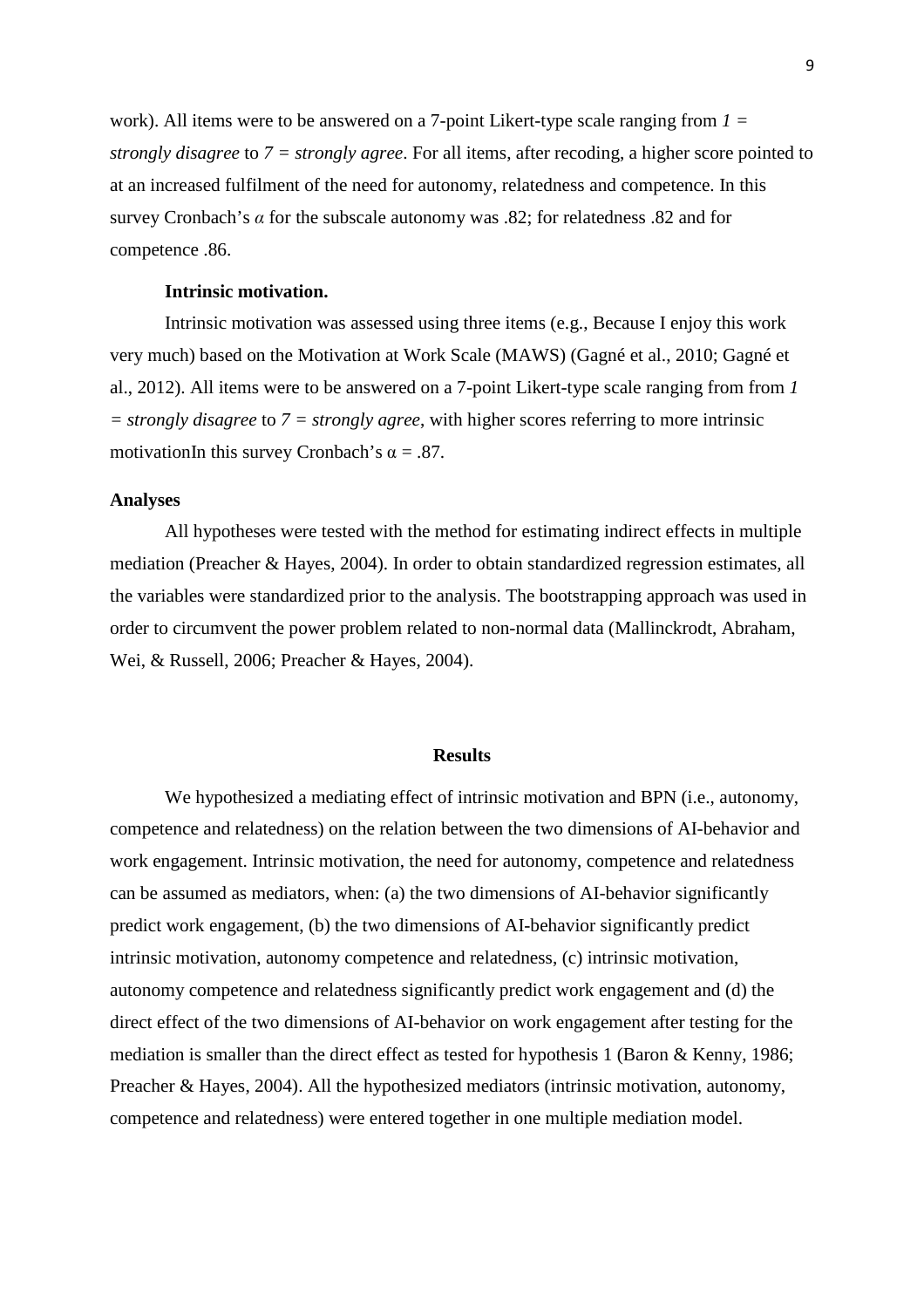In total 62.22% of the variance in work engagement was explained by the variables in the model  $(F(6, 125) = 34.31, p < .001)$ . The structural relationships between AIcon and AIapp, the mediators and work engagement can be observed in Figure 1.



*Figure 1.* A summary of the structural relations between AIcon and AIapp, the proposed mediators and work engagement. Non-significant relationships were omitted from the diagram (\* *p* < .001)

## Table 2

*The indirect effects of autonomy, competence, relatedness and intrinsic motivation between AIcon, AIapp and work engagement* 

|                         | Bootstrapping BCa 95% CI <sup>a</sup> |         |       |  |  |  |
|-------------------------|---------------------------------------|---------|-------|--|--|--|
|                         | <b>Point Estimate</b>                 | Lower   | Upper |  |  |  |
|                         | AIcon                                 |         |       |  |  |  |
| Autonomy                | $-.026$                               | $-.034$ | .133  |  |  |  |
| Competence              | $-.031$                               | $-.043$ | .175  |  |  |  |
| Relatedness             | .033                                  | $-.040$ | .126  |  |  |  |
| Intrinsic<br>Motivation | .136                                  | .049    | .265  |  |  |  |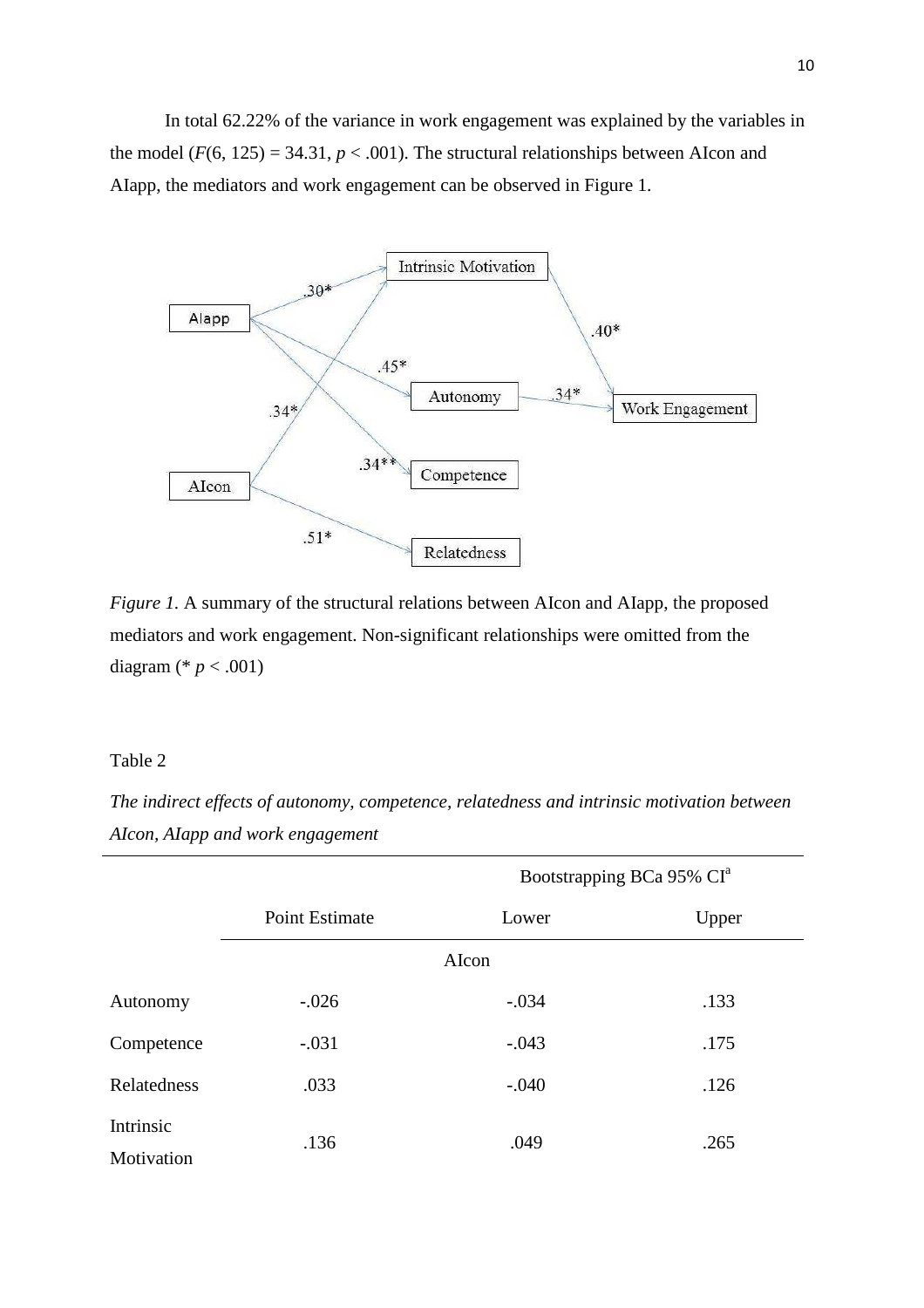| Total                   | .193 | .044    | .413 |  |  |  |
|-------------------------|------|---------|------|--|--|--|
| AIapp                   |      |         |      |  |  |  |
| Autonomy                | .153 | .073    | .277 |  |  |  |
| Competence              | .006 | $-.044$ | .054 |  |  |  |
| Relatedness             | .008 | $-.007$ | .065 |  |  |  |
| Intrinsic<br>Motivation | .121 | .054    | .238 |  |  |  |
| Total                   | .287 | .150    | .418 |  |  |  |

*Note*: Bias corrected and accelerated confidence intervals were used, based on 1000 bootstrap resamples.

As can be observed in Figure 1, the dimension AIapp was positively related to intrinsic motivation, autonomy and competence, but not to relatedness. AIcon was also related to intrinsic motivation and furthermore to relatedness, but not to autonomy and to competence. Of the proposed mediators, only intrinsic motivation and autonomy showed a significant relationship with work engagement. Moreover, as shown in Table 2, a mediating effect of intrinsic motivation was found in the relation of both AIapp and AIcon with work engagement. As for the basic psychological needs, only autonomy was found to mediate the relation between AIapp and work engagement. After controlling for all the mediators, the direct effect of AIcon and AIapp on work engagement became non-significant, indicating a fully mediated relation.

## **Discussion**

An AI-approach assumes driving employees to grow in connecting and in appreciation, creating flourishing organisations. The main objective of this study was to investigate the impact of an AI-approach on the individual employee. Referring to the double helix of appreciation and connecting, this research started with the operationalization of behaviour, typical in AI, through the construction of the CAWs. In order to evaluate AI, this was a necessary step to relate AI-behavior to other psychological theories, such as SDT, POS and POB. The proposed CAWs enabled to identify genuine AI-behaviour with the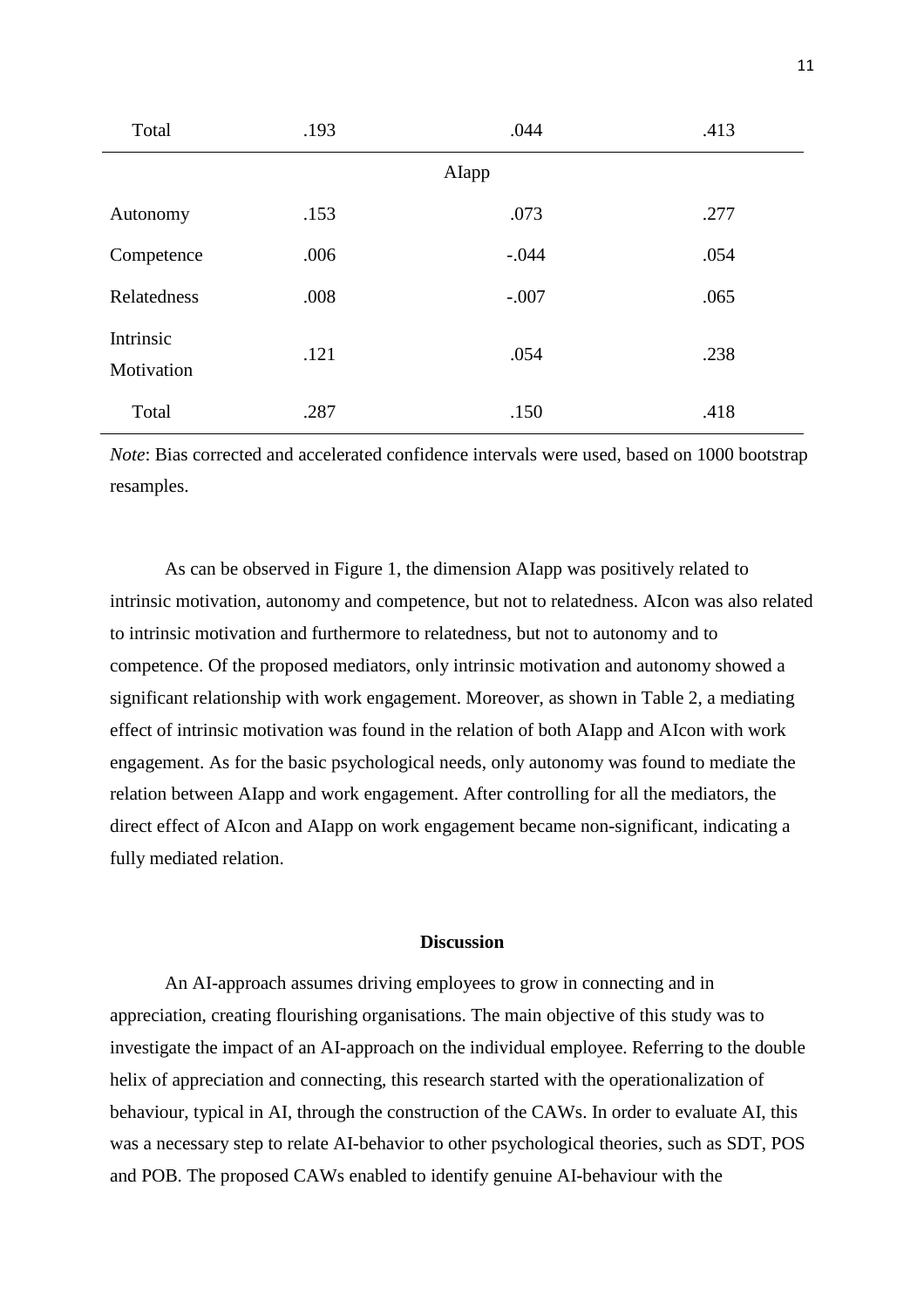appreciation and connecting dimension. A first validation of the instrument showed promising results. Although our sample was fairly small for validation purposes using confirmatory factor analysis (Browne & Cudeck, 1989), the measurement model showed a satisfactory fit.

As for hypothesis 1, the results pointed to a significant relation between both dimensions of AI-behavior and work engagement. An increased work engagement referred to a higher level of vigor, dedication and absorption in work (Bakker & Demerouti, 2008). This indicates that the activation of energy, stirred up by the double helix of an AI approach, can be interpreted as more vigor, dedication and absorption referring to the broadening and building capacity of both AI and work engagement (Cooperrider & Godwin, 2011; Bakker & Demerouti, 2008).Work engagement assumes an energy and involvement reinforced by adequate job and personal resources (Bakker & Demerouti, 2008; Schaufeli et al., 2002). Through connecting and appreciation, an AI-approach, obviously, is able to deliver these adequate resources stimulating personal growth and learning and development opportunities as a pathway to more work engagement.

Hypothesis 2 presumed a mediation of intrinsic motivation in the relation between AI-behavior and work engagement. Results indicated a mediating effect of intrinsic motivation in the relation of both AIcon and AIapp with work engagement. Intrinsic motivation is demonstrated at moments when employees experience positive feelings and enjoyment because of the activities themselves, exploring new frontiers and striving to master new challenges (Deci & Ryan, 2008). Connecting, understood as building high quality relations (Dutton & Heaphy, 2003) and appreciation, understood as the 'tracking' and 'fanning' of the growing potential in humans and systems (Bushe, 2012) create a work climate where intrinsic motivation emerges. This is also in line with other findings that job and personal resources influence both work engagement and motivation (Bakker, Albracht, & Leiter, 2011). Furthermore, intrinsic motivation is found to elicit higher performance (Bakker et al., 2008).

Finally, hypothesis 3 brought the satisfaction of BPN into the model. Results didn't indicate a mediating effect of BPN between AIcon and work engagement. As for AIapp, however, results pointed at a mediating relation of only autonomy between AIapp and work engagement. AIapp, referring to a stronger 'appreciative mindset' and more 'appreciative intelligence' (Bushe, 2007), provides a positive performance feedback. So, AIapp cultivates an active coping style to impact on the work situation creating a feeling of autonomy, impacting on work engagement. The satisfaction of the need for competence is seen as an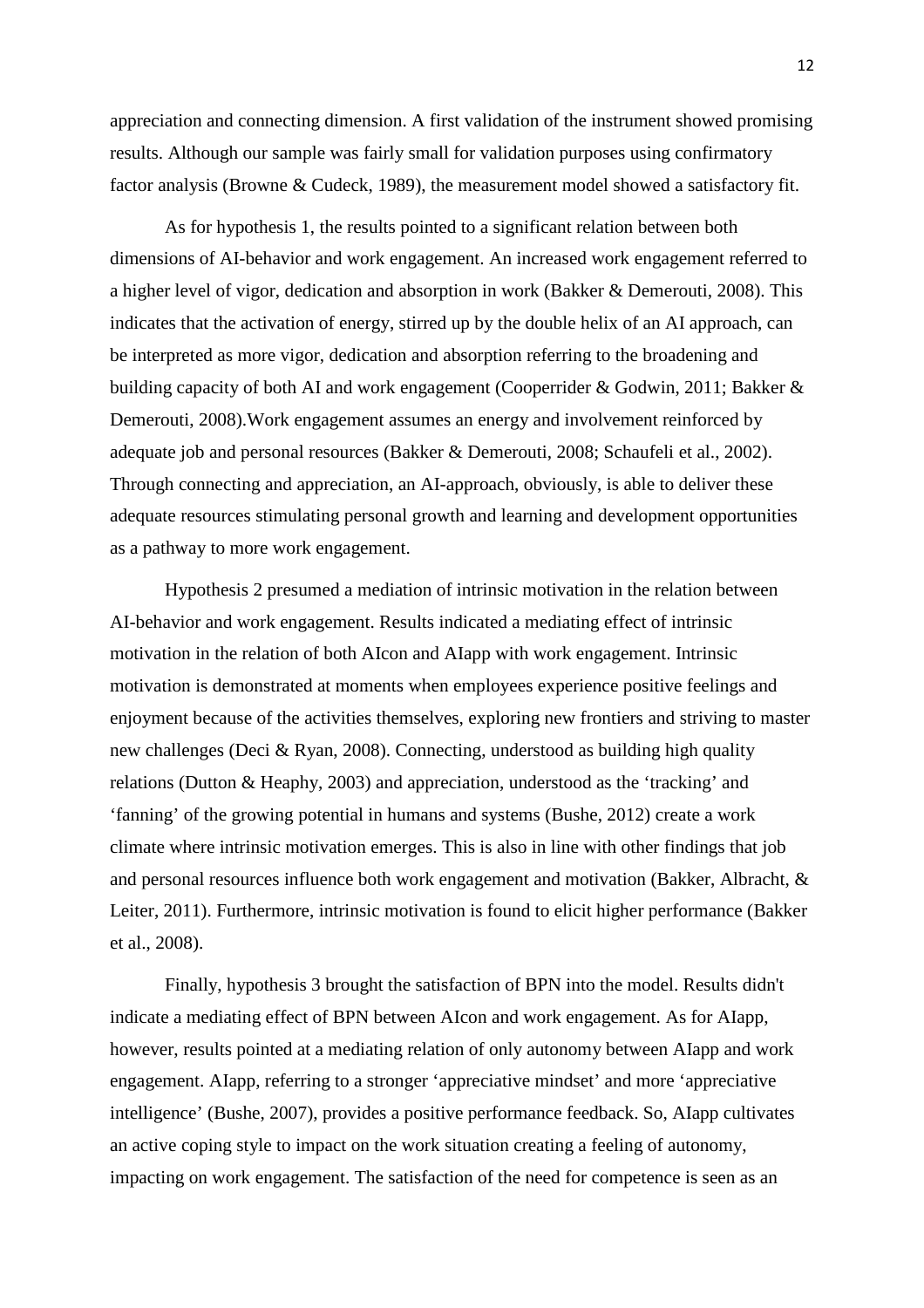important predictor for motivation (Bakker & Demerouti, 2008), and is found to be related to emotional well-being. In this research; however, satisfaction of the need for competence was related to AIapp, but it didn't predict more work engagement. As to relatedness, connecting in an AI-behavior, understood as building high quality relations to take a commitment in co-creating a new future (Dutton & Heaphy, 2003; Bushe, 2001) differs from relatedness in BPN understood as being part of a group or as a feeling of belongingness (Van den Broeck et al., 2010).

## **Limitations and Future Research**

This study used self-reports of individual employees. Comparing organisations with an AI-approach and organisations without an AI-approach could provide better data to analyse the model used in this research. Furthermore, the used linear regression approach does not allow any causal interpretations. Future longitudinal and experimental studies can establish some causal impact of AI-practices on employees.

In order to support more quantitative research on AI with longitudinal surveys tapping into mediators and moderators within an AI-process, it is necessary to refine the definitions of appreciation and connecting. This refinement can make it possible to optimize the CAWs, basic for future research.

AI, as a qualitative action research method, means connecting and appreciation through sharing stories capturing the strengths and dreams of people. This quantitative research, however, was based on a questionnaire, tapping into latent psychological constructs in employees. Combining both research methods in the future may serve to understand even better and to evaluate the success of AI as a method to stimulate the flourishing of organisations along with satisfied and vital employees.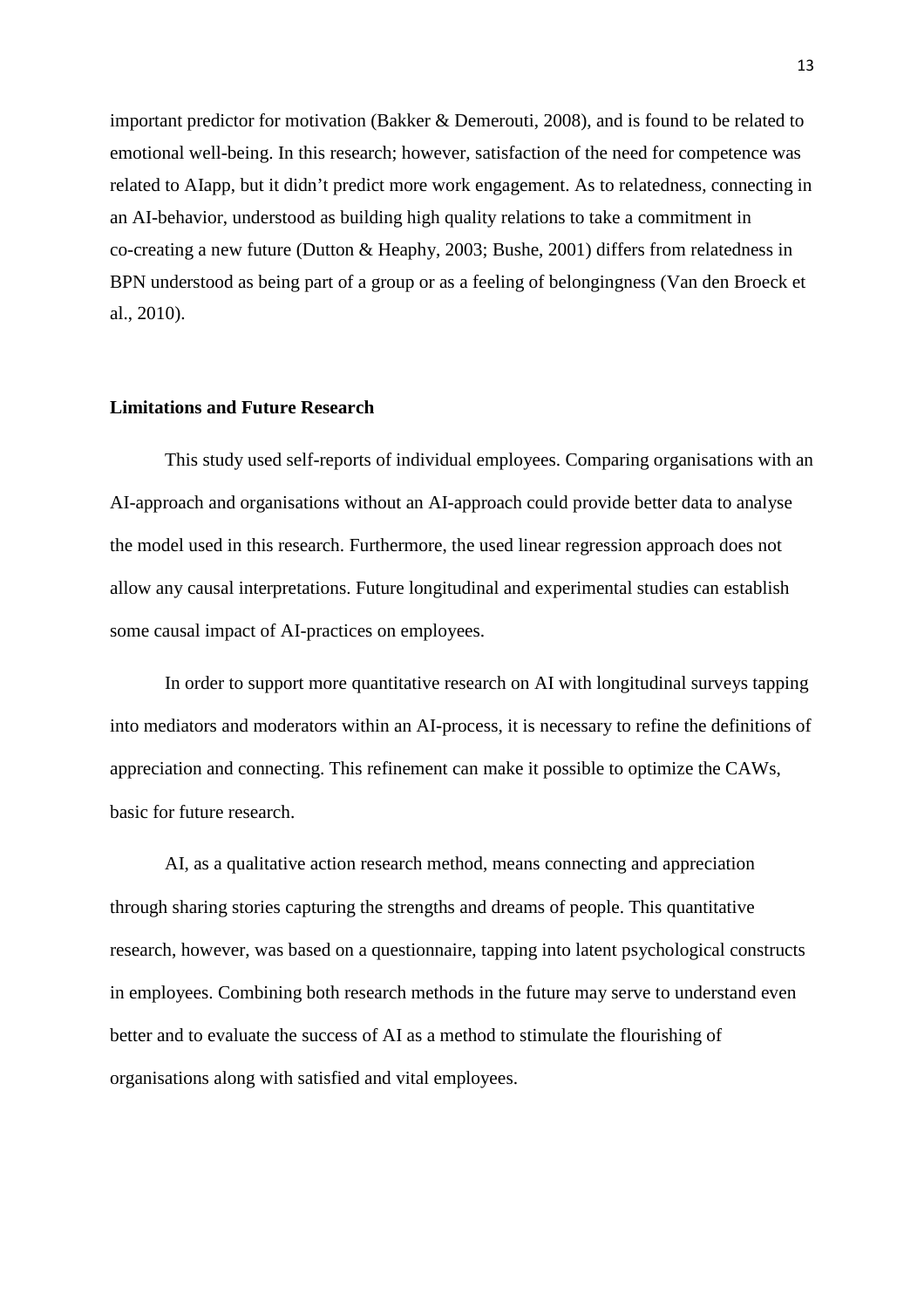#### **References**

- Bakker, A. B., Albracht, S. L., & Leiter, M. P. (2011). Key Questions Regarding Work Engagement. *European Journal of Work and Organizational Psychology, 20*(1), 4-28.
- Bakker, A. B., & Demerouti, E. (2008). Towards a Model of Work Engagement. *Career Development International, 13*(3), 209-223.
- Bakker, A. B., & Schaufeli, W. B. (2008). Positive Organizational Behavior: Engaged Employees in Flourishing Organizations. *Journal of Organizational Behavior, 29*(2), 147-154.
- Bakker, A. B., Schaufeli, W. B., Leiter, M. P., & Taris, T. W. (2008). Work Engagement: An Emerging Concept in Occupational Health Psychology. *Work & Stress, 22*(3), 187- 200.
- Baron, R. M., & Kenny, D. A. (1986). The Moderator-Mediator Variable Distinctions in Social Psychological Research: Conceptual, Strategig En Statistical Considerations. *Journal of Personality and Social Psychology, 51*(6), 1173-1182.
- Barrett, F. J. (1995). Creating Appreciative Learning Cultures. *Organizational Dynamics, 24*(2), 36-49.
- Barrett, F. J., & Fry, R. E. (2005). *Appreciative Inquiry; a Positive Approach to Building Cooperative Capacity*. Ohio: Taos Institute Publications.
- Bordia, P., Hobman, E., Jones, E., Gallois, C., & Callan, V. J. (2004). Uncertainty During Organizational Change: Types, Consequences, and Management Strategies. *Journal of Business Psychology, 18*(4), 507-532.
- Bouwen, R., & Taillieu, T. (2004). Multi-Party Collaboration as Social Learning for Interdependence: Developing Relational Knowing for Sustainable Natural Resource Management. *Journal of Community & Applied Social Psychology, 14*(3), 137-153.
- Browne, M. W., & Cudeck, R. (1989). Single Sample Cross-Validation Indices for Covariance Structures. *Multivariate Behavioral Research, 24*, 445-455.
- Bushe, G. R. (2001). The Appreciative Self. In G. R. Bushe (Ed.), *Clear Leadership*. Palo Alto, CA: Davies-Bmack.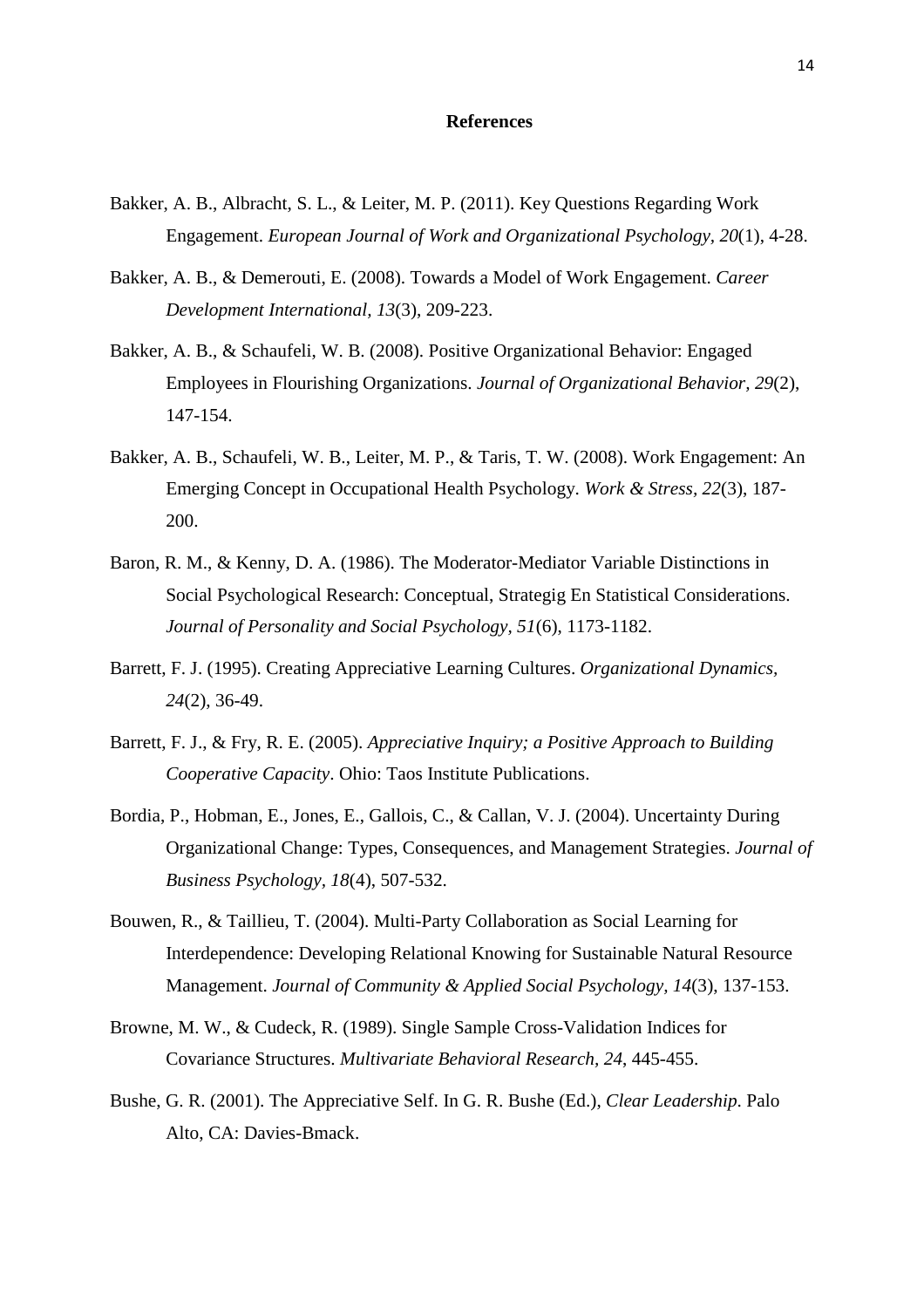- Bushe, G. R. (2007). Appreciative Inquiry Is Not (Just) About the Positive. *OD Practitioner, 39*(4), 30-35.
- Bushe, G. R. (2010). Generativity and the Transformational Potential of Appreciative Inquiry. In D. Zandee, D. L. Cooperrider & M. Avital (Eds.), *Organizational Generativity: Advances in Appreciative Inquiry* (Vol. 3). Bingley, UK: Emerald.
- Bushe, G. R. (2012). Appreciative Inquiry: Theory and Critique. In D. Boje, B. Burnes & J. Hassard (Eds.), *The Routledge Companion to Organizational Change* (pp. 87-103). Oxford, UK: Routledge.
- Bushe, G. R., & Kassam, A. F. (2005). When Is Appreciative Inquiry Transformational?: A Meta-Case Analysis. *Journal of Applied Behavioral Science, 41*(2), 161-181.
- Cooperrider, D. L., & Godwin, L. (2011). Positive Organization Development: Innovation-Inspired Change in an Economy and Ecology of Strengths. In K. Cameron & G. Spreitzer (Eds.), *The Oxford Handbook of Positive Organizational Scholarship* (pp. 737 - 750). New York: Oxford University Press.
- Cooperrider, D. L., Whitney, D., & Stavros, J. M. (2005). *Appreciative Inquiry Handbook. The First in a Series of Ai Workbooks for Leaders of Change*. Brunswick: Crown Custom Publishing.
- Deci, E. L., & Ryan, R. M. (2000). The 'What' and 'Why' of Goal Pursuits: Human Needs and the Self-Determination of Behavior. *Psychological Inquiry, 11*(4), 227-268.
- Deci, E. L., & Ryan, R. M. (2008). Facilitating Optimal Motivation and Psychological Well-Being across Life's Domains. *Canadian Psychology, 49*(1), 14-23.
- Deci, E. L., Ryan, R. M., Gagne, M., Leone, D. R., Usunov, J., & Kornazheva, B. P. (2001). Need Satisfaction, Motivation, and Well-Being in the Work Organizations of a Former Eastern Bloc Country: A Cross-Cultural Study of Self-Determination. *Personality and Social Psychology Bulletin, 27*(8), 930-942.
- Dicken, P. (2003). *Global Shift: Reshaping the Global Economic Map in the 21st Century*: Sage Publications Ltd.
- Dutton, J. E., Glynn, M. A., & Spreitzer, G. (2006). Positive Organizational Scholarschap. In J. Greenhous & G. Calahan (Eds.), *Encyclopedia of Carreer Development*. Thousand Oaks: Sage.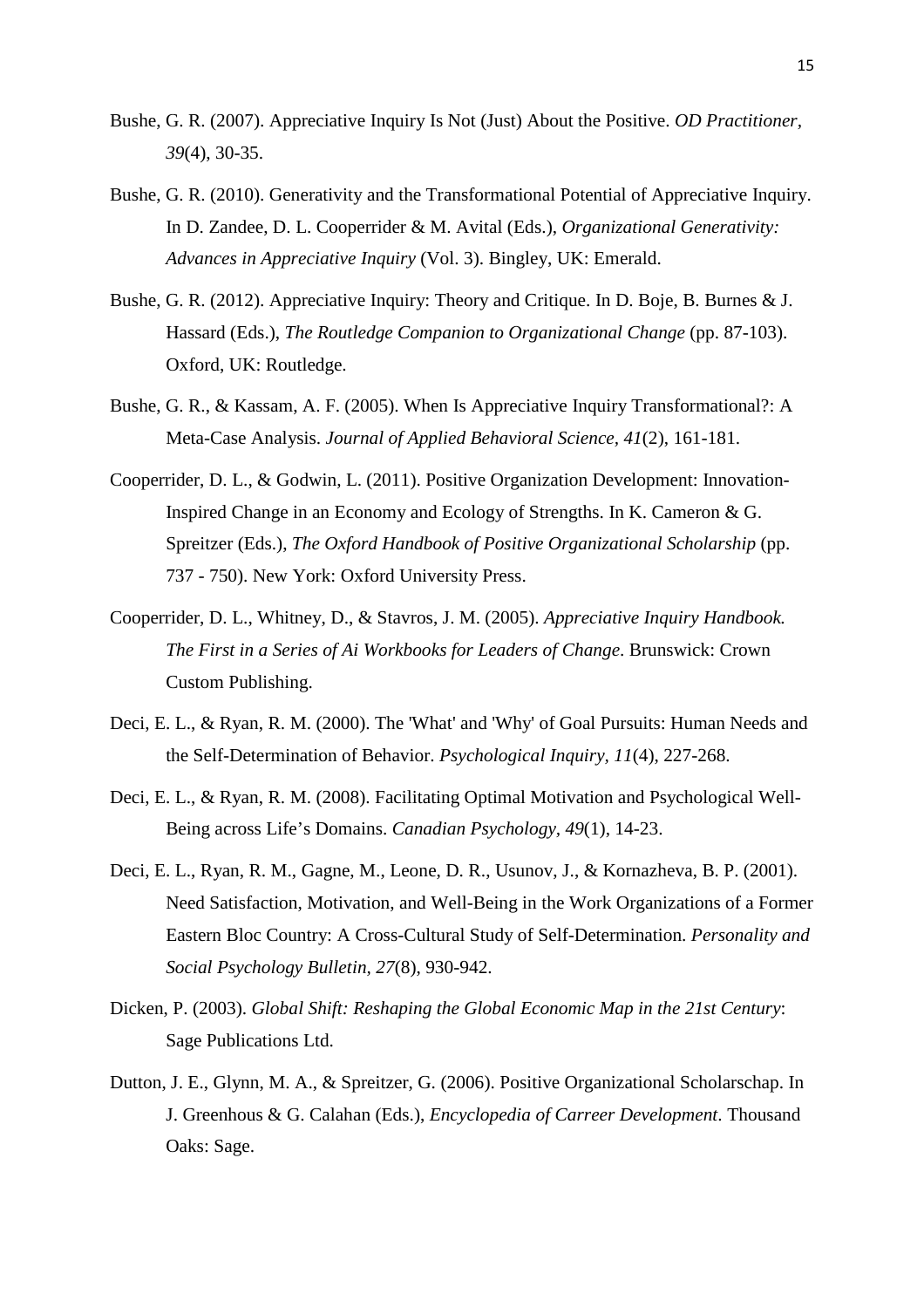- Dutton, J. E., & Heaphy, E. D. (2003). The Power of High-Quality Connections. *Positive organizational scholarship: Foundations of a new discipline, 3*, 263-278.
- Faure, M. (2006). Problem Solving Was Never This Easy: Transformational Change through Appreciative Inquiry. *Performance improvement, 45*(9), 22-31.
- Fitzgerald, S. P., Murrell, K. L., & Newman, L. H. (2001). Appreciative Inquiry the New Frontier. In J. Waclawski & A. H. Church (Eds.), *Organization Development: Data Driven Methods for Change.* (pp. 203-221). San Francisco: Jossey-Bass Publishers.
- Gagné, M., & Deci, E. L. (2005). Self-Determination Theory and Work Motivation. *Journal of Organizational Behavior, 26*, 331-362.
- Gagné, M., Forest, J., Gilbert, M. H., Aubé, C., Morin, E., & Malorni, A. (2010). The Motivation at Work Scale: Validation Evidence in Two Languages. *Educational and Psychological Measurement, 70*(4), 628-646.
- Gagné, M., Forest, J., Vansteenkiste, M., Crevier-Braud, L., Van den Broeck, A., Aspeli, et al. (2012). *Validation Evidence in Ten Languages for the Revised Motivation at Work Scale*. Paper presented at the IWP International Conference, Sheffield, UK.
- Gergen, K., J. (2009). Relational Being. Beyond Self and Community. New York: Oxford University Press.
- Grant, S., & Humphries, M. (2006). Critical Evaluation of Appreciative Inquiry. *Action research, 4*(4), 401-418.
- Hu, L., & Bentler, P. M. (1999). Hu, L., & Bentler, P. M. (1999). Cutoff Criteria for Fit Indexes in Covariance Structure Analysis: Conventional Criteria Versus New Alternatives. *Structural Equation Modeling, 6,* 1-55.
- Mallinckrodt, B., Abraham, W. T., Wei, M., & Russell, D. W. (2006). Advances in Testing the Statistical Significance of Mediation Effects. *Journal of Counseling Psychology, 53*(3), 372-378.
- Messerschmidt, D. (2008). Evaluating Appreciative Inquiry as an Organizational Tool: An Assessment from Nepal. *Human Organization, 67*(4), 454-468.
- Meyer, J. P., & Becker, T. E. (2004). Employee Commitment and Motivation: A Conceptual Analysis and Integrative Model. *Journal of Applied Psychology, 89*(6), 991-1007.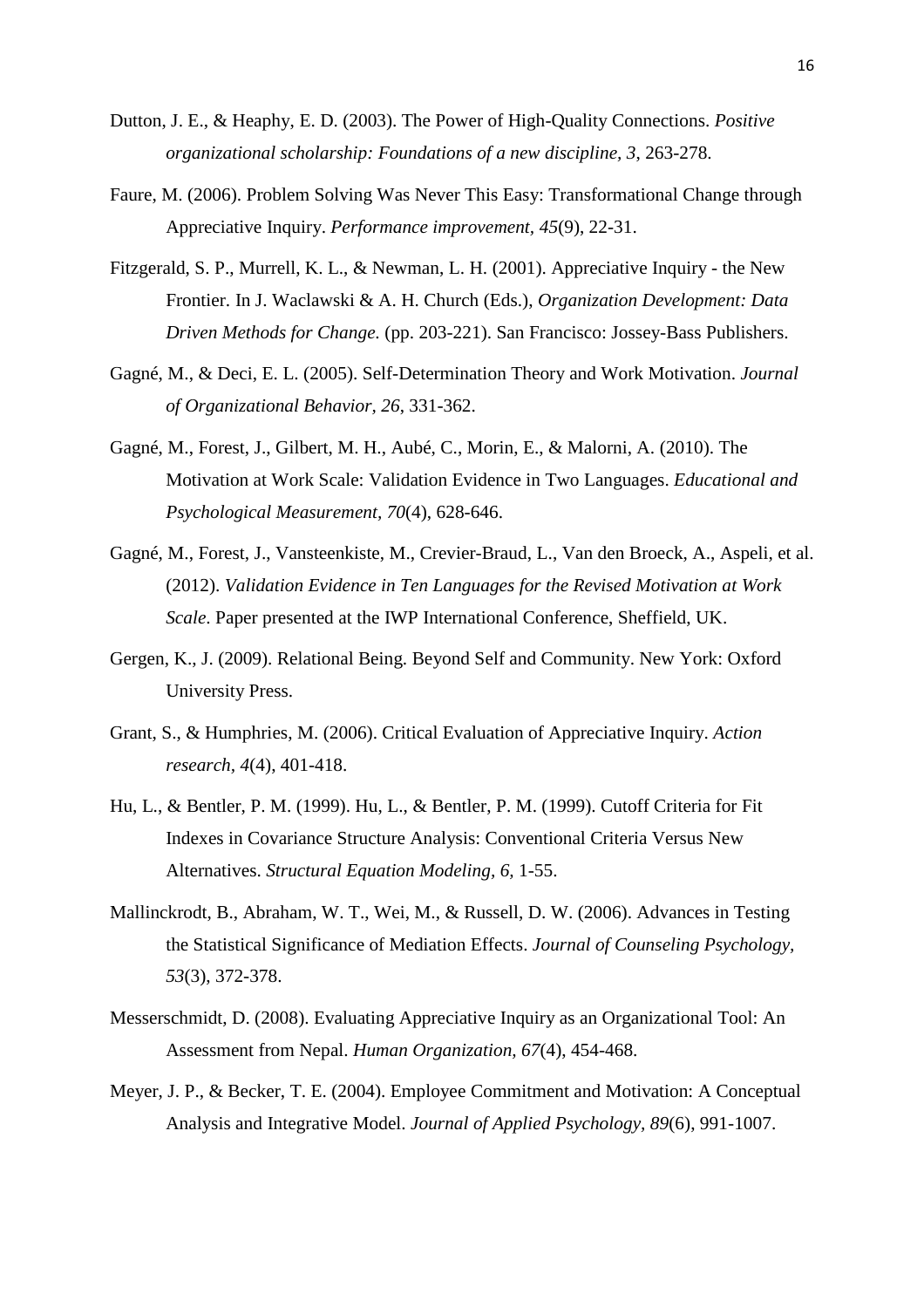- Mohrman, S. A., & Worley, C. G. (2009). Dealing with Rough Times: A Capabilities Developement Approach to Surviving and Thriving. *Human Resource Management, 48*(3), 433-445.
- Obstfeld, M., & Rogoff, K. (2010). Global Imbalances and the Financial Crisis: Products of Common Causes.
- Pauli, G. (2010). *The Blue Economy: 10 Years, 100 Innovations, 100 Million Jobs*: Paradigm Pubns.
- Preacher, K. J., & Hayes, A. F. (2004). Spss and Sas Procedures for Estimating Indirect Effects in Simple Mediation Models. *Behavior Research Methods, Instruments, & Computers, 36*(4), 717-731.
- Reis, H. T., Sheldon, K. M., Gable, S. L., Roscoe, J., & Ryan, R. M. (2000). Daily Well-Being: The Role of Autonomy, Competence, and Relatedness. *Personality and Social Psychology Bulletin, 26*(4), 419-435.
- Ryan, R. M., & Deci, E. L. (2000). Self-Determination Theory and the Facilitating of Intrinsic Motivation, Social Development, and Well-Being. *American Psychologist, 55*(1), 68- 78.
- Ryan, R. M., & Deci, E. L. (2006). Self-Regulation and the Problem of Human Autonomy: Does Psychology Need Choice, Self-Determination, and Will? *Journal of Personality, 74*(6), 1557-1586.
- Ryan, R. M., & Deci, E. L. (2008). From Ego Depletion to Vitality: Theory and Findings Concerning the Facilitation of Energy Available to the Self. *Social and Personality Psychology Compass, 2*(2), 702-717.
- Schaufeli, W. B., & Bakker, A. B. (2004). Job Demands, Job Resources, and Their Relationship with Burnout and Engagement: A Multi-Sample Study. *Journal of Organizational Behavior, 25*, 293-315.
- Schaufeli, W. B., Bakker, A. B., & Salanova, M. (2006). The Measurement of Work Engagement with a Short Questionnaire. *Educational and Psychological Measurement, 66*(4), 701-716.
- Schaufeli, W. B., Salanova, M.-r. V., & Bakker, A. B. (2002). The Measurement of Engagement and Burnout: A Two Sample Confirmatory Factor Analytic Approach. *Journal of Happiness Studies, 3*(1), 71-92.